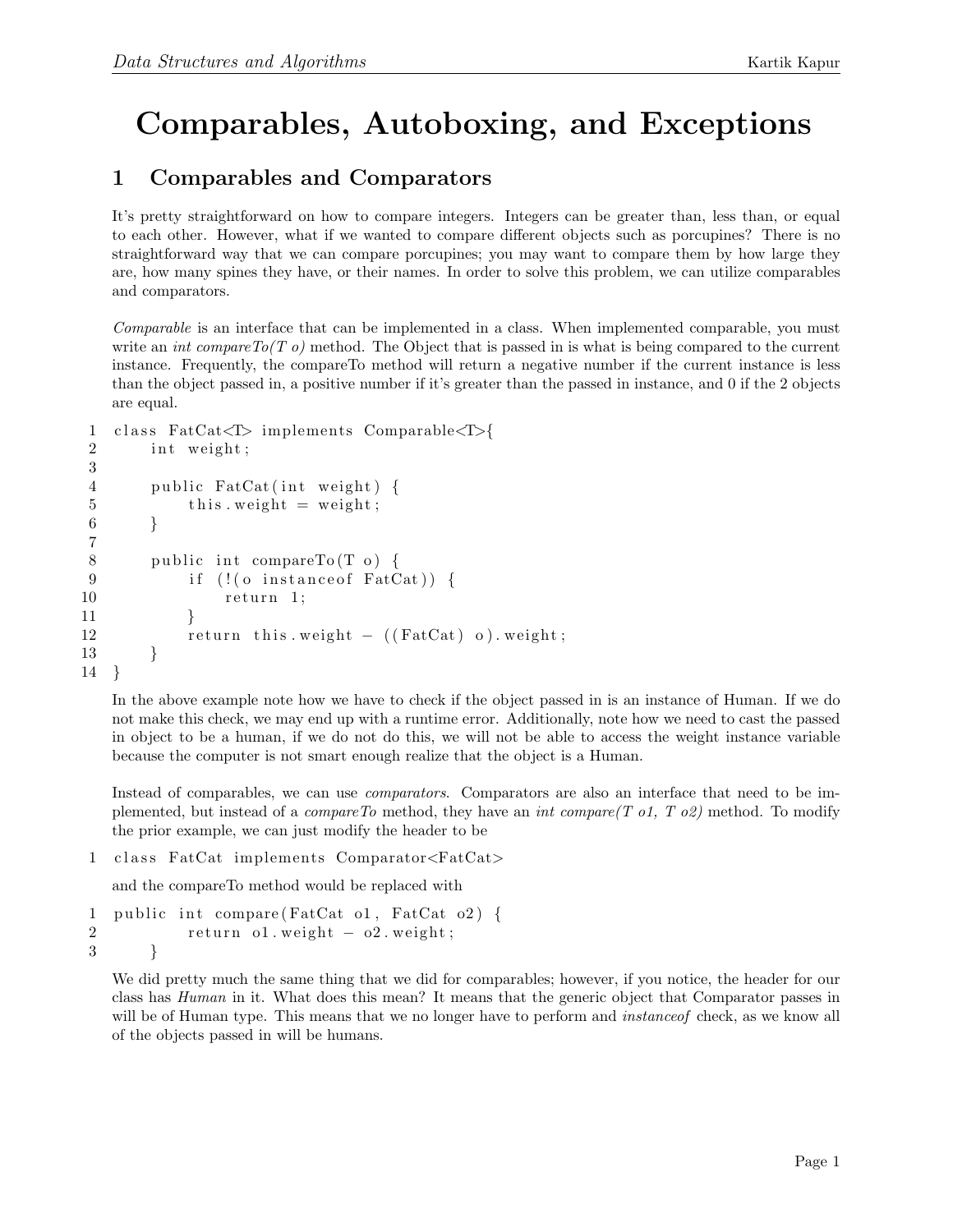## 2 Autoboxing and widening

Autoboxing is a recent feature that was implemented in Java that allows for implicit conversions between wrappers and primitives- for example int to Integer and vice versa. One of the few times that autoboxing does not work is when we declare an array.

```
1 int \begin{bmatrix} \end{bmatrix} testArr1 = new int \begin{bmatrix} 6 \end{bmatrix};
2 int [ testArr2= new Integer [6]; // does not compile
```
Another concept that we will briefly touch on is the conversions between a smaller item to a larger. For example, a type int may be able to be passed in for a double argument, but a double will not be able to be passed in for an int. This can be thought of as "widening". This works because doubles have a larger range than ints. Think of it as trying to fit into a shirt- you can fit into a large shirt no problem, it'll just be baggy, but if you try to fit in a tiny shirt you may cause some problems.

## 3 Exceptions

If a program depends on some sort of user input, it is sometimes inevitable that we will have an error in our program. In order to minimize the damage that such an error does, we can use try, catch, and finally. The try statement allows us to run a program and if an exception is thrown that matches the exception a catch statement is looking for, we will move to the catch block. When an exception is caught, your program will no longer error out. After everything is completed, we visit the finally block. The finally block is very special because regardless of what happens, it will be run. If the program ends up erroring out due to an uncaught exception, finally will run right before exception is thrown. See if you understand what's going on in the code snippet below.

```
1 try {
2 int [] arr = new int [3];3 int index = 0;
4 while (true) {
5 \quad \ar{array} \quad \text{array} = index;
6 System . out . print (index);
 7 }
8 } catch (ArrayIndexOutOfBoundsException E) {
9 System.out.print ("Phew got out of there");
10 \t{limit}11 System.out.print ("I need a nap");12 }
   0 1 2 Phew got out of there I need a nap
```
Something important to note is that you must have the proper exception caught. If the above catch block was replaced with

```
1 catch (NullPointerException E)\{2 System.out.print ("Wrong exception");
3 }
```
The exception would not get caught and we would instead have printed "0 1 2 I need a nap java.lang.arrayindexoutofboundsexce

For one try statement, you can have more than 1 catch block, this makes it so a variety of errors can be caught.

There are two types of exceptions that can be thrown in a program, checked exceptions and unchecked exceptions. Checked exceptions are exceptions that need to be declared in the method header. The purpose